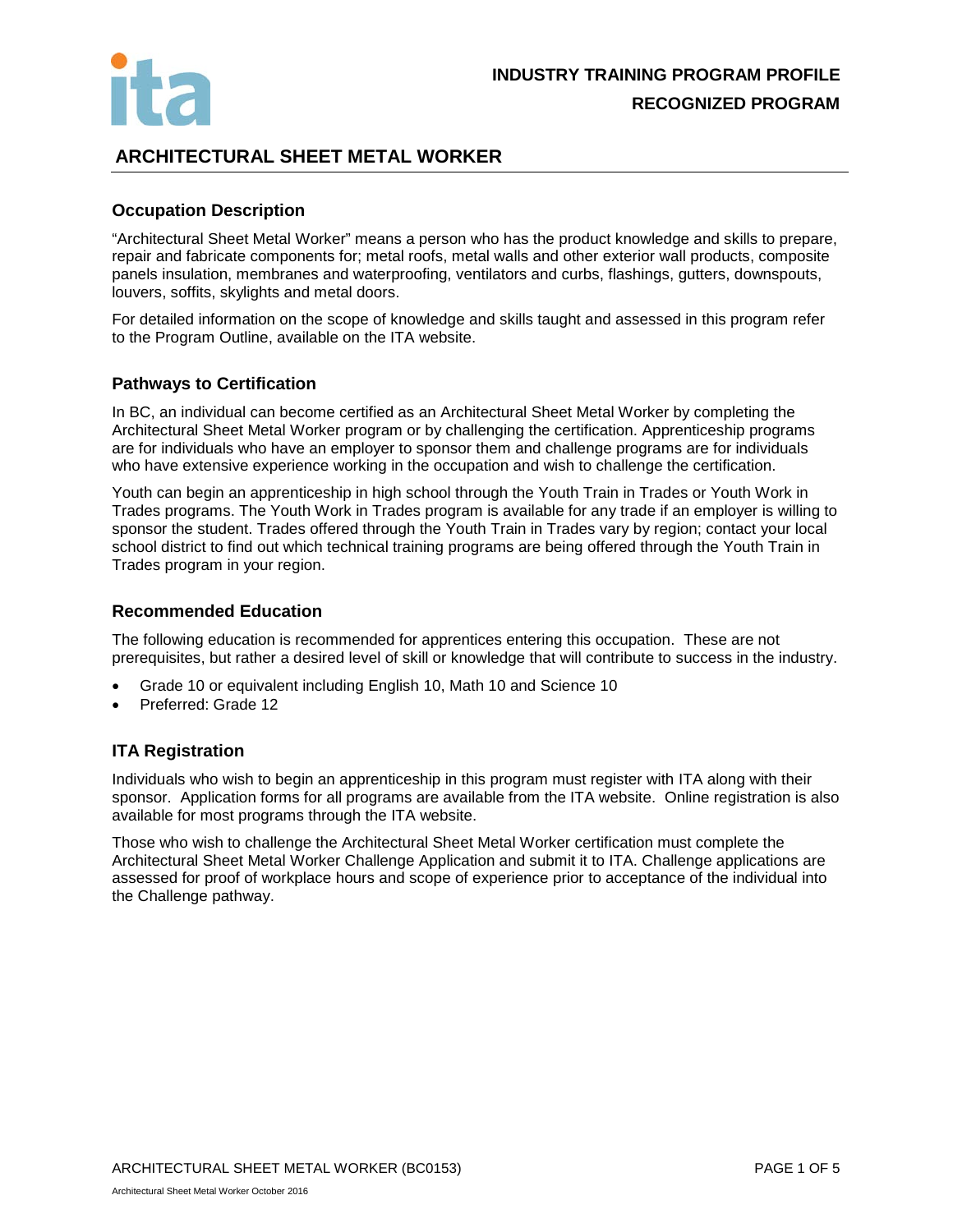

# **Apprenticeship Pathway**

This graphic provides an overview of the Architectural Sheet Metal Worker apprenticeship pathway.



### CROSS-PROGRAM CREDITS

*Individuals who hold the credentials listed below are entitled to receive partial credit toward the completion requirements of this program*



ARCHITECTURAL SHEET METAL WORKER (BC0153) PAGE 2 OF 5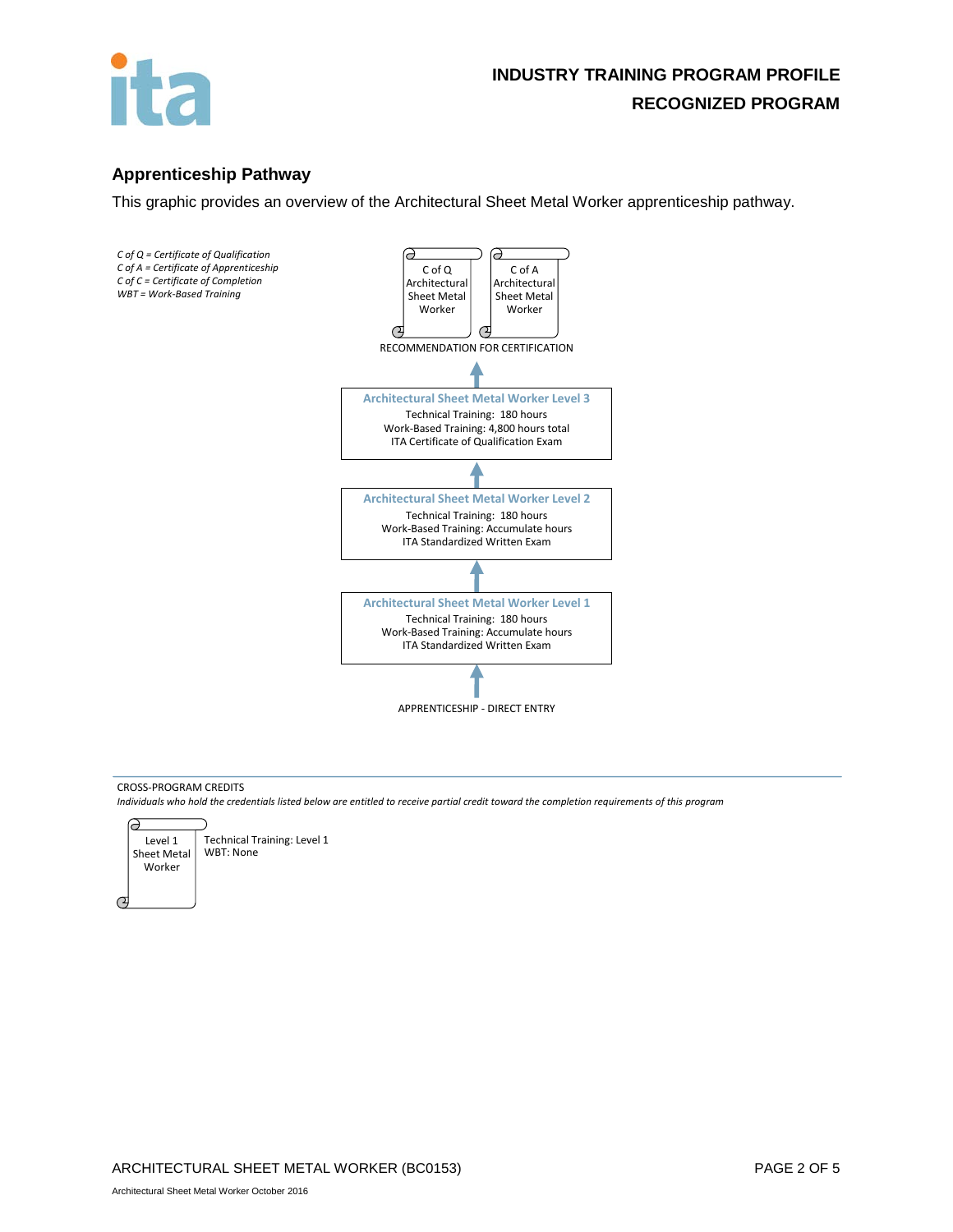

# **INDUSTRY TRAINING PROGRAM PROFILE RECOGNIZED PROGRAM**

|                                       | <b>Apprenticeship Program Standards</b>                                                                                                                                                                                                                                                                                                                                                                                          |                                                                                                                                                                                                                                                                                |  |  |  |
|---------------------------------------|----------------------------------------------------------------------------------------------------------------------------------------------------------------------------------------------------------------------------------------------------------------------------------------------------------------------------------------------------------------------------------------------------------------------------------|--------------------------------------------------------------------------------------------------------------------------------------------------------------------------------------------------------------------------------------------------------------------------------|--|--|--|
| <b>Credentials Awarded</b>            | Architectural Sheet Metal Worker – Certificate of Qualification<br>Architectural Sheet Metal Worker - Certificate of Apprenticeship                                                                                                                                                                                                                                                                                              |                                                                                                                                                                                                                                                                                |  |  |  |
| <b>ITA Registration Prerequisites</b> | Agreement signed by the employer to sponsor the apprentice<br>٠                                                                                                                                                                                                                                                                                                                                                                  |                                                                                                                                                                                                                                                                                |  |  |  |
| <b>Completion Requirements</b>        | Certification as a Architectural Sheet Metal Worker is awarded upon successful<br>completion of:                                                                                                                                                                                                                                                                                                                                 |                                                                                                                                                                                                                                                                                |  |  |  |
|                                       | Requirement                                                                                                                                                                                                                                                                                                                                                                                                                      | Level of Achievement Required                                                                                                                                                                                                                                                  |  |  |  |
|                                       | <b>Technical Training</b>                                                                                                                                                                                                                                                                                                                                                                                                        | Minimum 70% in each level of technical training:<br>• Level 1: 180 hours and<br>ITA standardized written exam<br>Level 2: 180 hours and<br><b>ITA</b> standardized written exam<br>Level 3: 180 hours                                                                          |  |  |  |
|                                       | <b>ITA Certificate of Qualification Exam</b>                                                                                                                                                                                                                                                                                                                                                                                     | Minimum 70%                                                                                                                                                                                                                                                                    |  |  |  |
|                                       | <b>Work-Based Training</b>                                                                                                                                                                                                                                                                                                                                                                                                       | 4,800 hours                                                                                                                                                                                                                                                                    |  |  |  |
|                                       | Recommendation for Certification                                                                                                                                                                                                                                                                                                                                                                                                 | Recommendation for certification signed by<br>the Sponsor and an individual holding<br>credentials eligible for sign-off authority                                                                                                                                             |  |  |  |
| <b>Program Duration</b>               | 3 years to complete.                                                                                                                                                                                                                                                                                                                                                                                                             | Duration varies depending on how training is delivered, but the program generally takes                                                                                                                                                                                        |  |  |  |
|                                       | and/or level challenge where these options are available.                                                                                                                                                                                                                                                                                                                                                                        | The technical training requirement is typically met through block-release training (full-<br>time, at school) delivered by an ITA-approved training provider. It can also be met<br>through approved alternative training models (e.g., distance education, online, part-time) |  |  |  |
| <b>Sign-off Authority</b>             | Credentials eligible to sign-off on the Recommendation for Certification:                                                                                                                                                                                                                                                                                                                                                        |                                                                                                                                                                                                                                                                                |  |  |  |
|                                       | Architectural Sheet Metal – Certificate of Qualification<br>Sheet Metal Worker - Interprovincial Red Seal Endorsement<br>Sheet Metal Worker – Certificate of Qualification<br>Roofer (Roofer, Damp and Waterproofer) - Interprovincial Red Seal Endorsement<br>Roofer (Roofer, Damp and Waterproofer) - Certificate of Qualification<br>ITA-issued letter authorizing supervision and sign-off of apprentices in this occupation |                                                                                                                                                                                                                                                                                |  |  |  |
| Challenging a Level                   | this program:<br>• Level 1<br>Level 2                                                                                                                                                                                                                                                                                                                                                                                            | The following levels of technical training can be challenged for advanced placement in                                                                                                                                                                                         |  |  |  |
| <b>Cross-Program Credits</b>          |                                                                                                                                                                                                                                                                                                                                                                                                                                  | Individuals who hold the credentials listed below are entitled to receive partial credit<br>toward the completion requirements of this program                                                                                                                                 |  |  |  |
|                                       | Credential                                                                                                                                                                                                                                                                                                                                                                                                                       | Credit(s) Granted                                                                                                                                                                                                                                                              |  |  |  |
|                                       | Sheet Metal Worker Level 1                                                                                                                                                                                                                                                                                                                                                                                                       | • Technical Training: Level 1                                                                                                                                                                                                                                                  |  |  |  |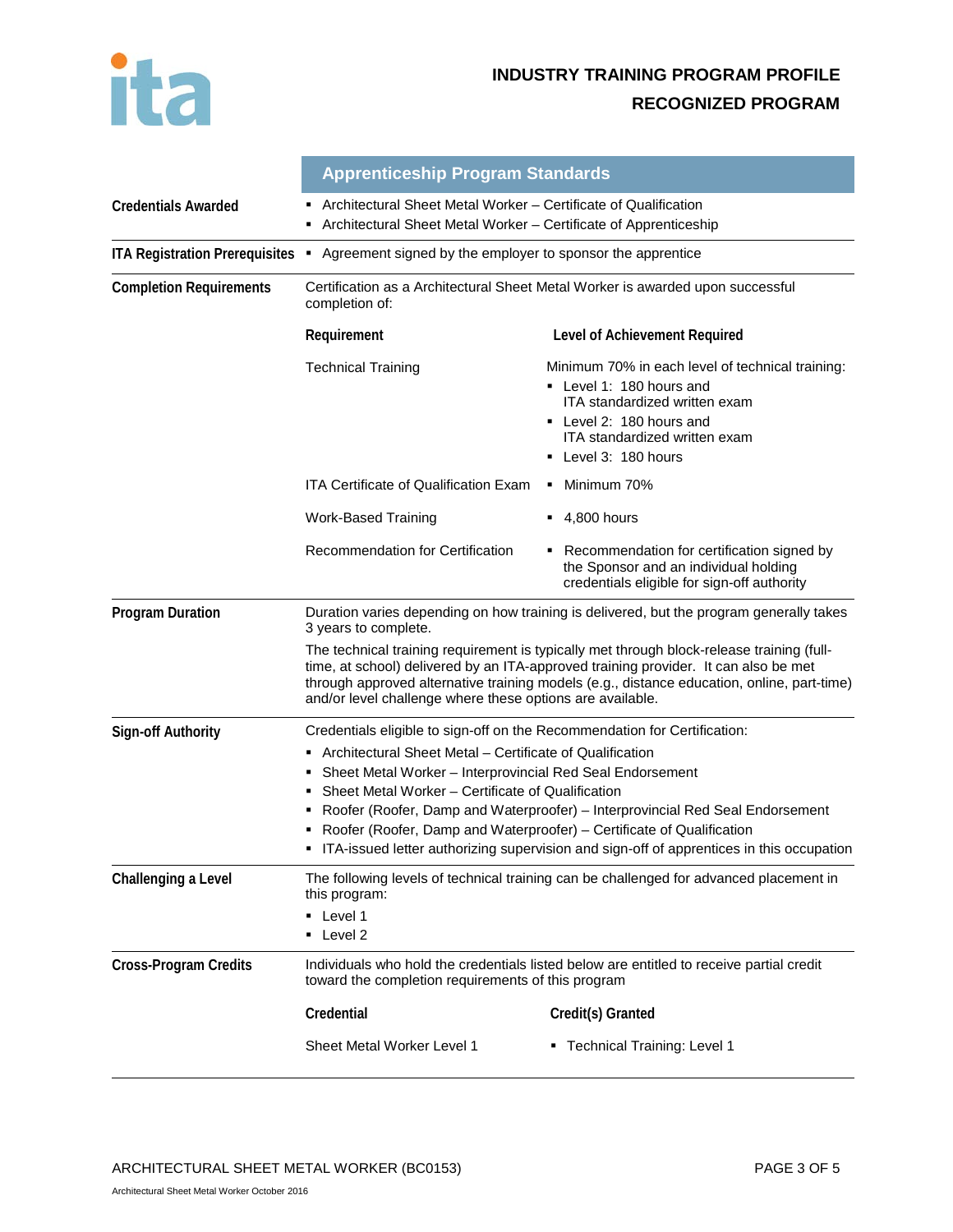

## **Challenge Pathway**

This graphic provides an overview of the Architectural Sheet Metal Worker challenge pathway.



#### CROSS-PROGRAM CREDITS

*Individuals who hold the credentials listed below are entitled to receive partial credit toward the completion requirements of this program* None

|                                       | <b>Challenge Program Standards</b>                                                                                                                                                          |                               |  |  |  |
|---------------------------------------|---------------------------------------------------------------------------------------------------------------------------------------------------------------------------------------------|-------------------------------|--|--|--|
| <b>Credentials Awarded</b>            | Architectural Sheet Metal Worker – Certificate of Qualification                                                                                                                             |                               |  |  |  |
| <b>ITA Registration Prerequisites</b> | An approved Challenge Application, which includes:<br>• 7,200 documented hours of directly related experience working in the occupation<br>Evidence of achievement of required competencies |                               |  |  |  |
| <b>Credit for Prior Learning</b>      | Individuals who hold the credentials listed below are considered to have met, or partially<br>met, the prerequisites for challenging this program:                                          |                               |  |  |  |
|                                       | Credential                                                                                                                                                                                  | Credit(s) Granted             |  |  |  |
|                                       | • None                                                                                                                                                                                      |                               |  |  |  |
| <b>Completion Requirements</b>        | Certification as a Architectural Sheet Metal Worker is awarded upon successful<br>completion of:                                                                                            |                               |  |  |  |
|                                       | Requirement                                                                                                                                                                                 | Level of Achievement Required |  |  |  |
|                                       | <b>ITA Certificate of Qualification Exam</b>                                                                                                                                                | • Minimum 70%                 |  |  |  |